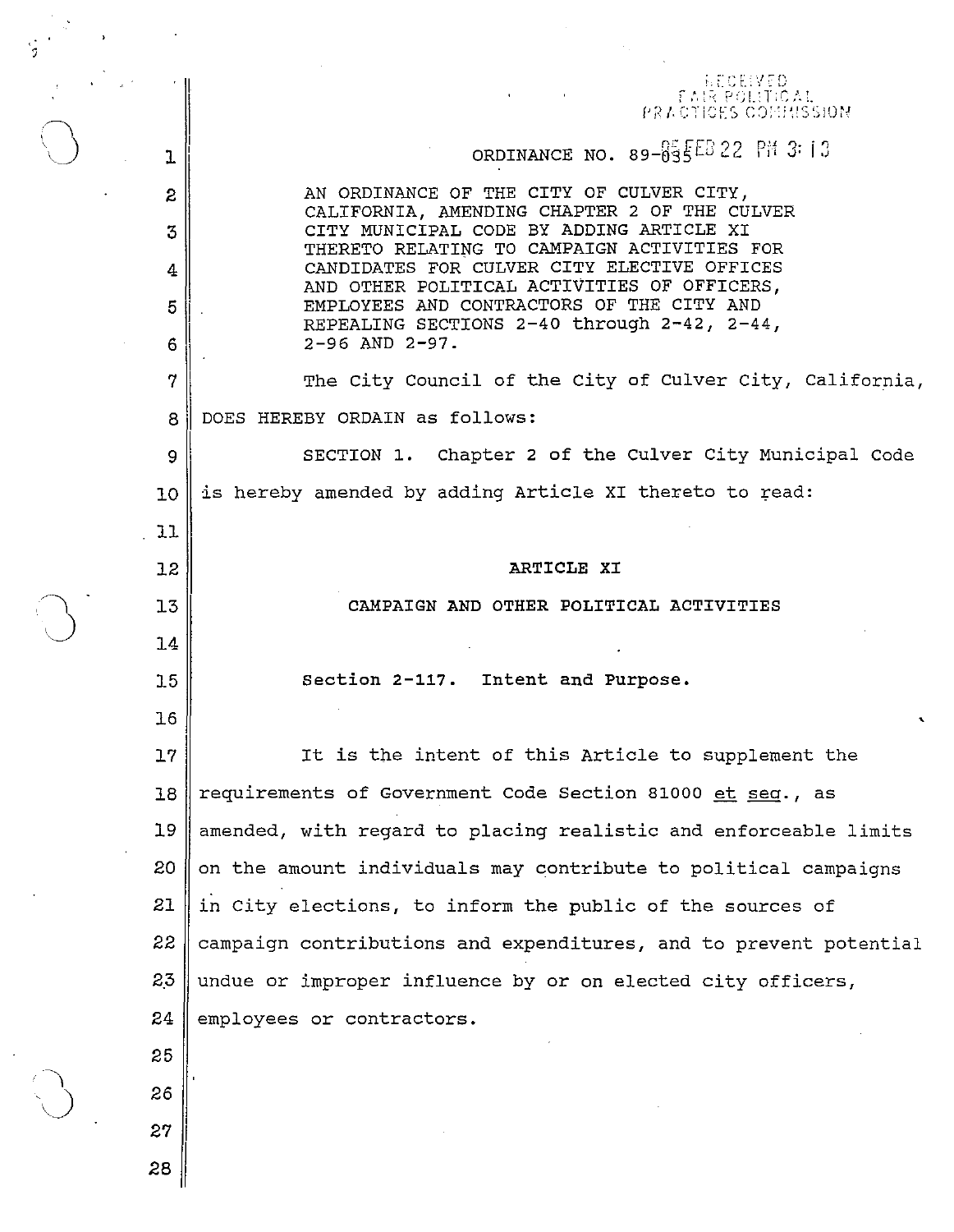## $\begin{array}{c} \mathbf{1} \ \mathbf{2} \end{array}$  section 2-118. Definitions.

3 Except for those terms specifically defined herein, the 4 definitions set forth in Section 82000, et seg., of the  $5$  California Government Code, as amended, shall be applicable to  $6$ | the provisions of this Article.

 $7$   $\parallel$   $\blacksquare$  "Candidate" means an individual who is listed on the  $8$ | ballot, or who has qualified to have write-in votes counted, for 9 nomination for or election to any elective City office. 10 "Candidate" also means an individual who receives a contribution, 11 makes an expenditure, or gives his or her consent for any other 12 person to receive a contribution or make an expenditure, with the 13 || intention of bringing about his or her nomination or election to 14 any elective City office, whether or not the specific elective 15 || office for which he or she will seek nomination or election is 16 Known at the time the contribution is received, or the 17 expenditure is made, and whether or not he or she has announced 18 his or her candidacy, or filed a declaration of candidacy, at  $19$  such time. "Candidate" also includes any City office holder who 20 || is the subject of a recall election. An individual who becomes a 21 candidate, pursuant to this definition, shall retain his or her  $22$  status as a candidate until such time as that status is 2.3 terminated pursuant to Government Code Section 82414, as amended. 24 "Committee" means any person or combination of persons  $25$  who directly or indirectly receives contributions and/or makes 26 | independent expenditures for political purposes.  $27$   $\parallel$   $\blacksquare$   $\blacksquare$   $\blacksquare$   $\blacksquare$   $\blacksquare$   $\blacksquare$   $\blacksquare$   $\blacksquare$   $\blacksquare$   $\blacksquare$   $\blacksquare$   $\blacksquare$   $\blacksquare$   $\blacksquare$   $\blacksquare$   $\blacksquare$   $\blacksquare$   $\blacksquare$   $\blacksquare$   $\blacksquare$   $\blacksquare$   $\blacksquare$   $\blacksquare$   $\blacksquare$   $\blacksquare$   $\blacksquare$   $\blacksquare$   $\blacksquare$   $\blacksquare$   $\blacksquare$ 

28  $\parallel$  given in Government Code Section 82015, as amended. For the

 $\mathbf{I}$ I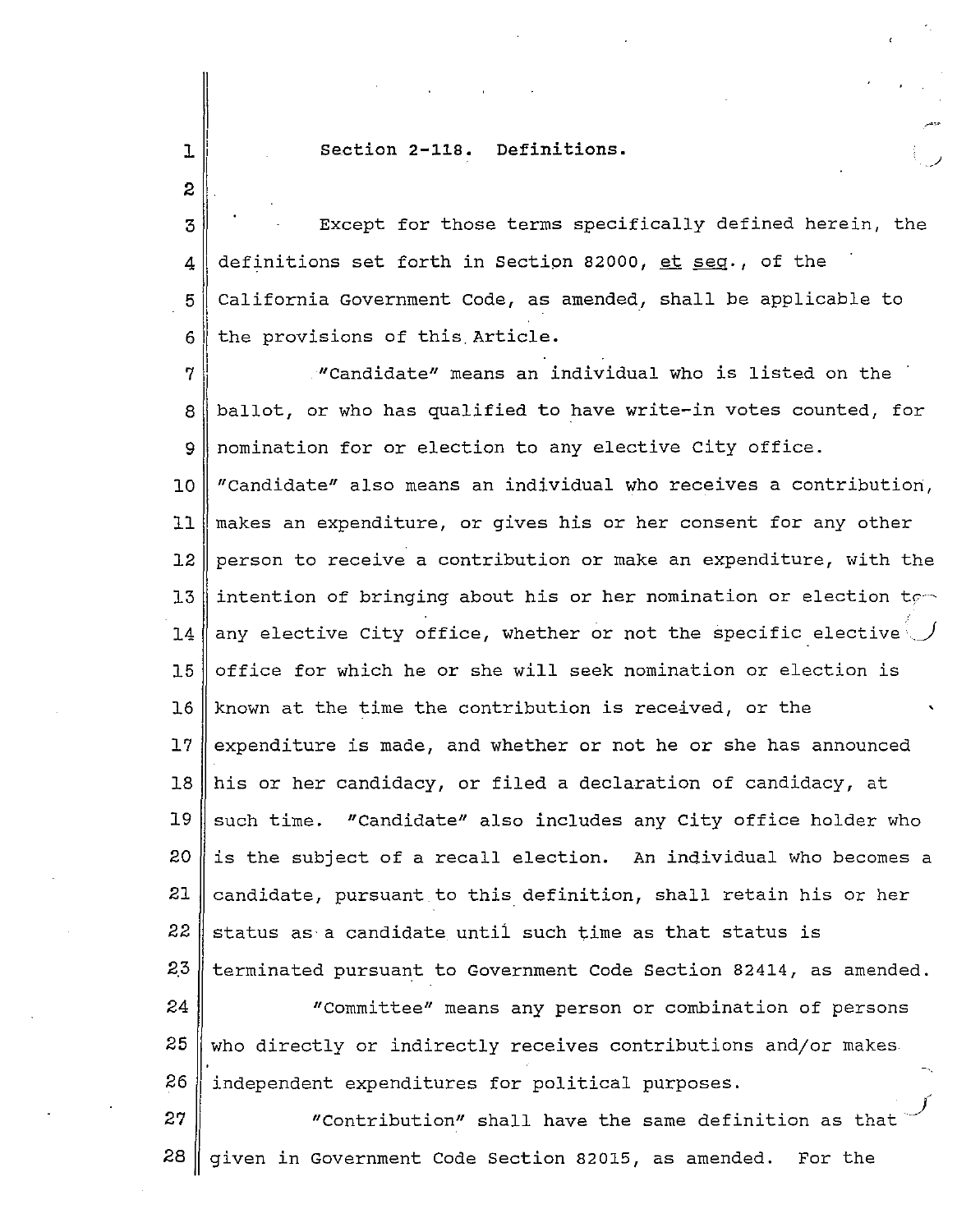$\begin{array}{|l|} \hline \texttt{\texttt{purpose}}\texttt{ of this Article, however, "contribution" does not relate} \hline \end{array}$  $\mathbf T$  $\overline{2}$ to in-kind transfers.

31

4

 $\cdot \parallel$  $6 \,$ 

7

8  $\vert$ II <sup>9</sup>I

10

11

12

13

14

15

16

17

18

19

20

21

22

2.3

24

25

26

27

28

section **2-119.** Limitations on Contributions.

(a) No person, other than a candidate in aid of himself or herself, shall directly or indirectly make and no person, including a candidate, shall solicit or accept any contribution which will cause the total amount contributed by such person to a candidate to exceed five hundred dollars (\$500.00) with respect to a single election in support of or in opposition to a candidate, including contributions to all committees supporting or opposing such candidate.

(b) No committee shall make and no candidate shall receive from any such committee any contribution Which ' will cause the total amount contributed by such committee to exceed one thousand dollars (\$1,000.00), with respect to a single election in support of, or opposition to, a candidate, including contributions to all committees supporting or opposing such candidate, No such candidate shall receive any contributions in excess of two thousand five hundred dollars (\$2,500,00) combined total contributions from all committees.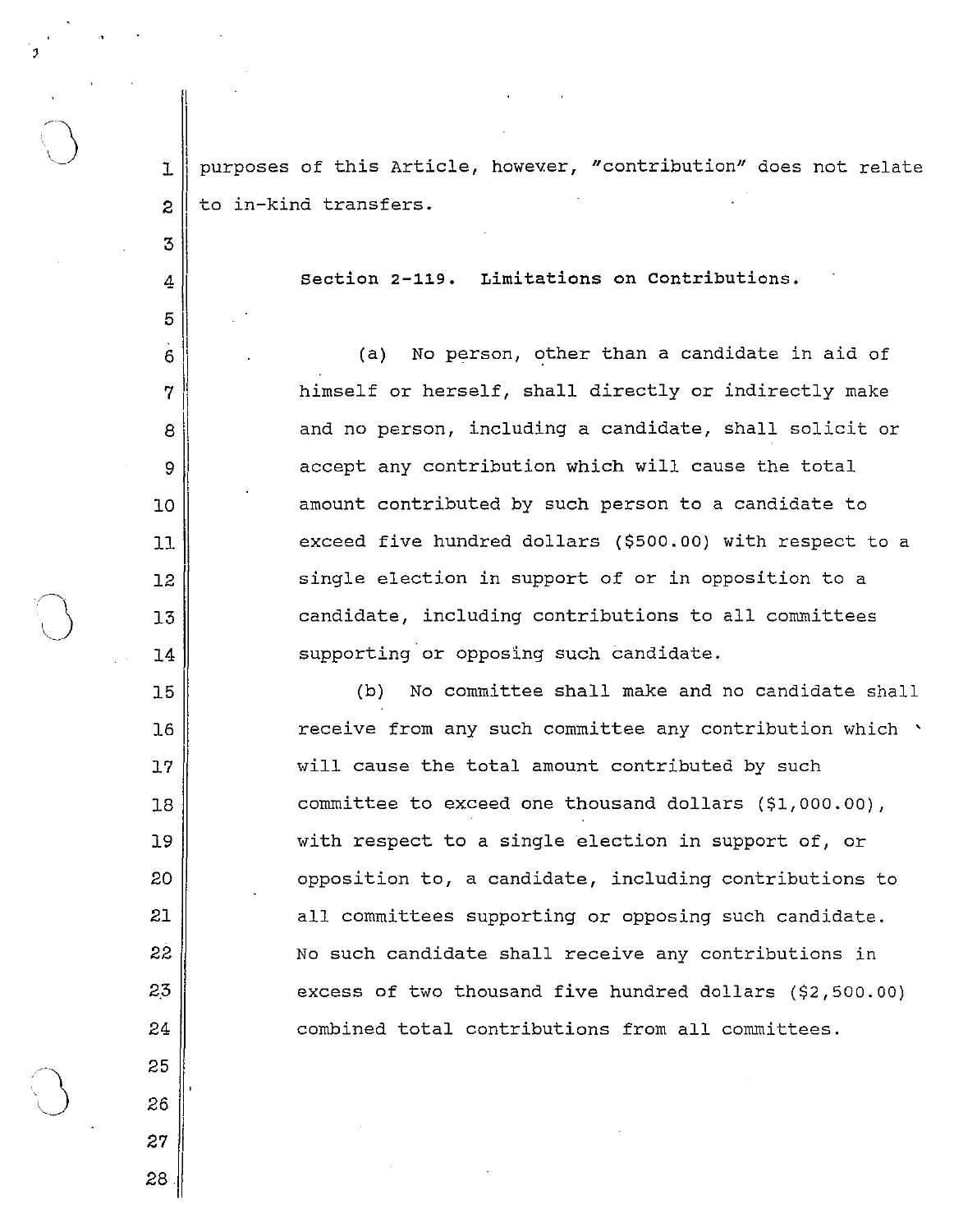1 Section 2-120. Limitations on Contractor Contributio:

3 No contributions shall be made directly or indirectly to  $_4$  any candidate or committee by any person, hereinafter  $5$   $\parallel$  "contractor", other than a candidate in aid of himself or  $6$  | herself; who has contracted with the City within one (1) year of II 7 I the date of the proposed contribution and has received or is owed  $8$ | twenty-five thousand dollars (\$25,000.00) or more for such  $9 \parallel$  contract(s). No candidate or committee shall accept a  $10$  contribution from any such contractor. For purposes of this 11 section, if a contractor is a corporation, firm, partnership, 12 || association, or other similar organization, a contribution from 13  $\parallel$  a controlling individual(s) shall be deemed a contribution from  $\sim$ 14 the contractor. Control shall mean any individual who has mol.  $15$  than a ten percent (10%) proprietary or voting interest in or is  $16 \parallel a$  trustee, director, partner or officer of a contractor. 17 18 section 2-121. Assumed Name Contributions.

2

19

20

21

22

2.3

24

25

(a) No contributions shall be made directly or indirectly by any person or combination of persons acting jointly in a name other than the name by which they are identified for legal purposes nor in the name of another person or combination of persons. (b) No person shall make a contribution in his,

26 27 28 her, or its name if such contribution was received from another person with the condition it be used as a contribution.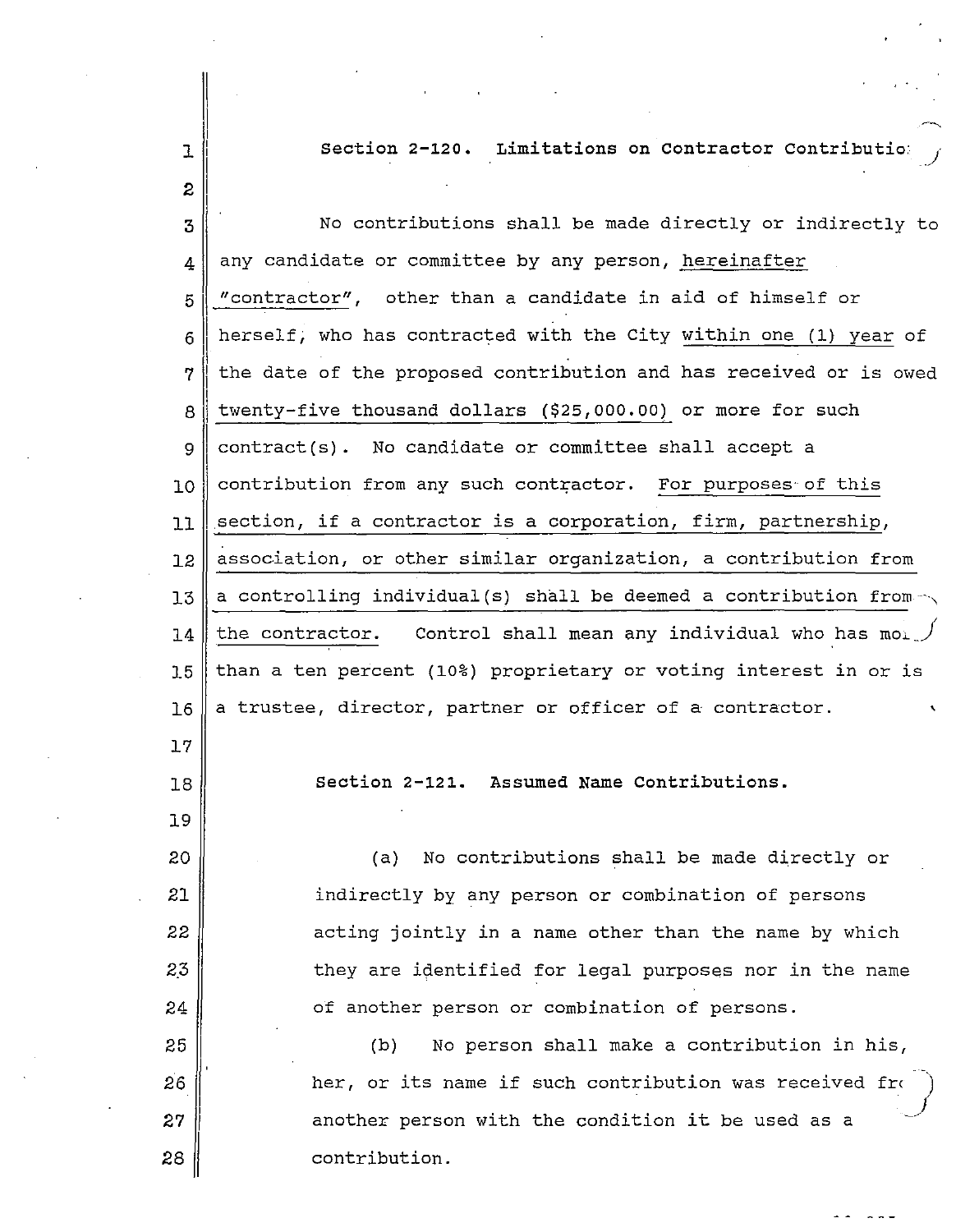(c) No person shall make a contribution on behalf of another, or while acting as the intermediary or agent of another, without disclosing to the recipient of the contribution, the full name, street address, occupation, and employer, if any, or principal place of business if self-employed, of such person, intermediary or agent; the recipient of the contribution shall also be made aware of the full name, street address, occupation and the name of the employer, if any, or principal place of business if self-employed, of the actual contributor.

( d) Upon discovery by a candidate or the candidate's campaign treasurer or committee a contribution has been received in violation of this section, the amount received. shall be paid promptly to. the Treasurer of the city for deposit in the general fund of the city to be used for the purpose of deferring the city's election costs and shall not be used to benefit any candidate or committee.

Section 2-122. \ Contributions of Organizations.

22 ||<br>
A contribution received from a person, which is a  $2.3$  corporation, firm, partnership, association, or other similar 24 | organization, hereinafter "organization", shall be deemed a  $25$  contribution of a controlling individual (s). For purposes of 26  $\parallel$  this section, control shall mean any individual who has more than  $27 \parallel a$  ten percent (10%) proprietary or voting interest in or is a 28  $\parallel$  trustee, director, partner or officer of the contributing

11 12

13

15

16

17

18

19

20

10

3

ı

 $\boldsymbol{z}$ 

4

5

6

7

8

9

)

14

- 21
-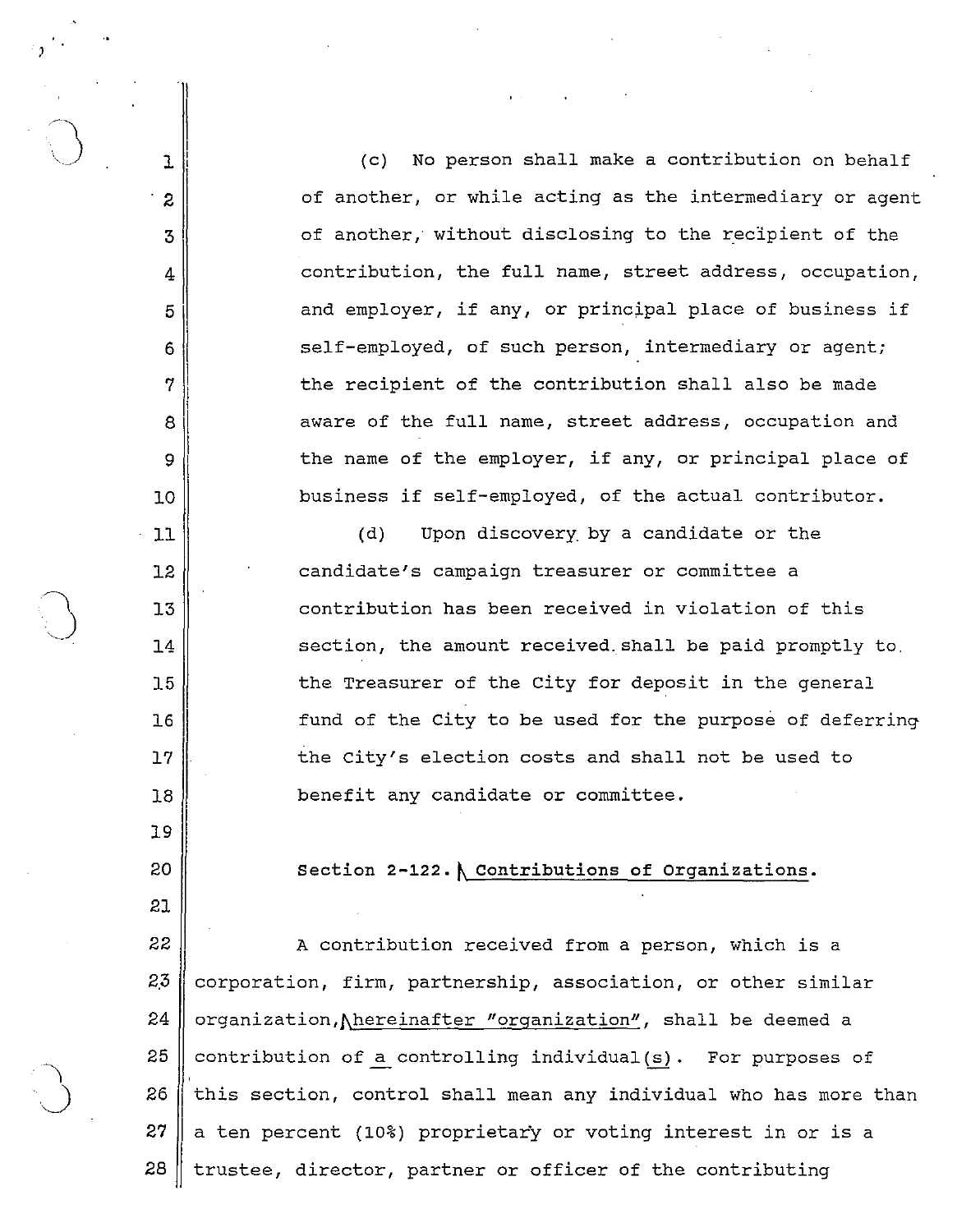1 2 3 4 5 .organization.A Any contributions from an organization, shall identify any individual(s) having more than a ten percent (10%) proprietary or voting interest in that organization or who is a trustee, director, partner or officer of the contributing organization.

section **2-123.** Election campaign Accounts.

6

8

9

10

11

12

13

14

15

16

17

18

19

20

21

22

2,3

24

25

 $26$ 

27

28

 $\begin{array}{c} \n7 \end{array}$ 

(a) Any campaign bank account established pursuant to Government Code section 85201, shall be opened in a state or federally chartered bank or savings and loan association or credit union of the campaign treasurer's choice within the City. The account shall be identifieq as the "election campaign account".

(b) In addition to filing with the state Fair Political Practices Commission, the campaign treasurer. shall file with the city Clerk the name of the financial institution in which the account has been established, the specific location and account number. All campaign contributions accepted by a campaign treasurer, committee, and candidate shall be deposited into the election campaign account by the campaign treasurer or his or her authorized agent.

I (c) The city Clerk, the City Attorney and a special prosecutor *Aappointed pursuant to Section 2-126* of this Article, shall have full access at all reasonable hours to the records concerning the electlor campaign account.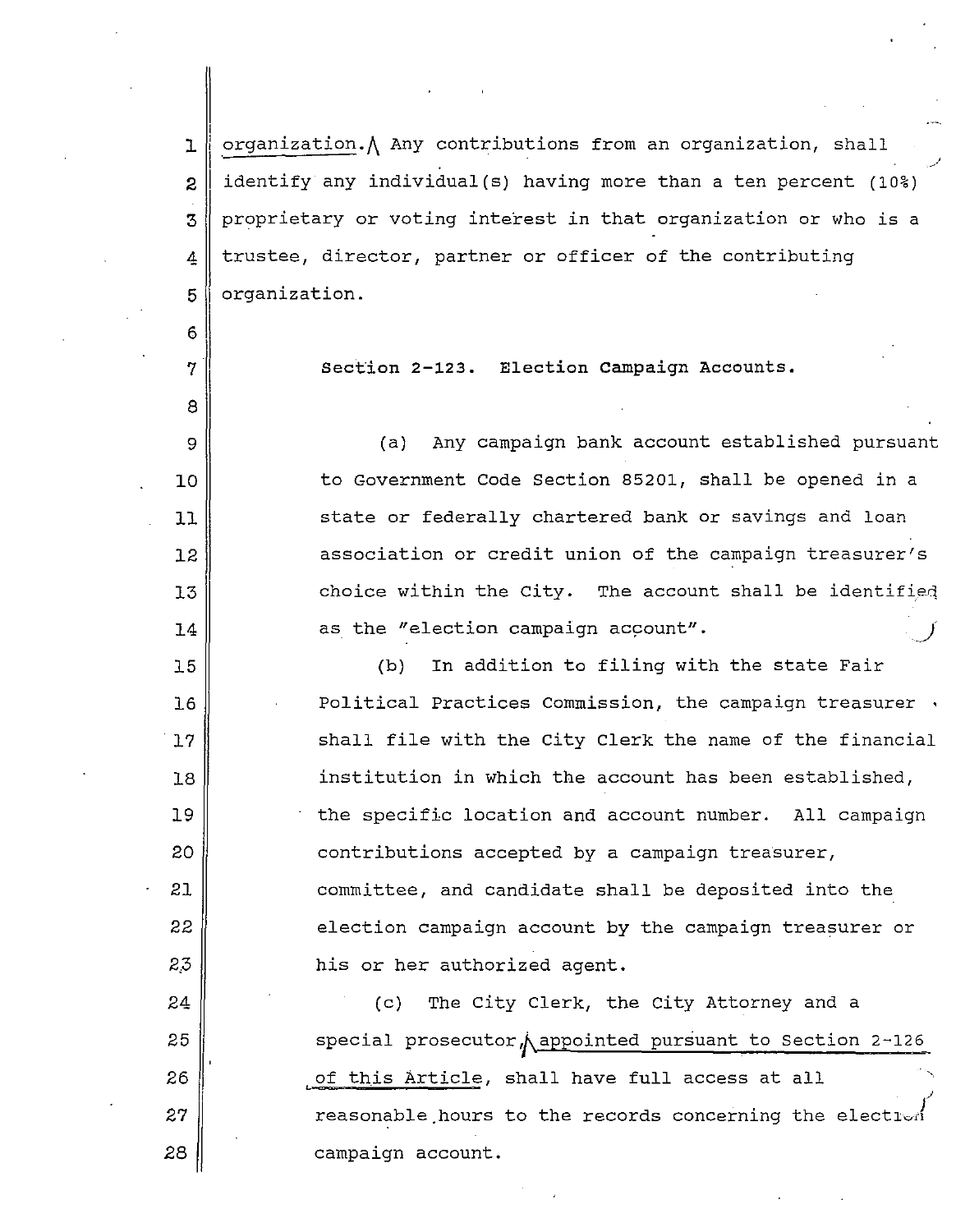(d) The campaign treasurer shall retain all campaign records for a period of four (4) years after the election for which they were used.

## section **2-124.** Identification of. sponsor of Political Advertisements.

(a) All campaign literature and mailings used for political advertisement shall contain the identity of the sponsor, in at least 6-point type, including the name and address of the individual, group or committee sponsor and the name of the treasurer, if a group or committee is involved. For purposes of this section, political advertisement shal~ mean two hundred (200) or more identical, or nearly identical, pieces of written material which support, oppose, or express an opinion relating to any candidate or measure on a ballot.

(b) Subsection (a) is not intended to apply to mass mailings or other matters regulated by Government Code Sections 84305 and 85600, as amended.

(c) All other non-written media used for political advertisement shall also inform the public in a reasonable manner, of the identity of the sponsor, including the name and address of the individual, group or committee sponsor and the name of the treasurer, if a group or committee is involved.

(d) Unless the candidate has given his or her express written consent to any political advertisement

28

27

 $\bigcup$  1

2

3

4

5

6

7

8

9

10

11

12

14

15

16

17

18

19

20

21

22

2.3

24

25

 $\overline{\phantom{a}}$ 

 $\bigcup$  26

 $\setminus$  13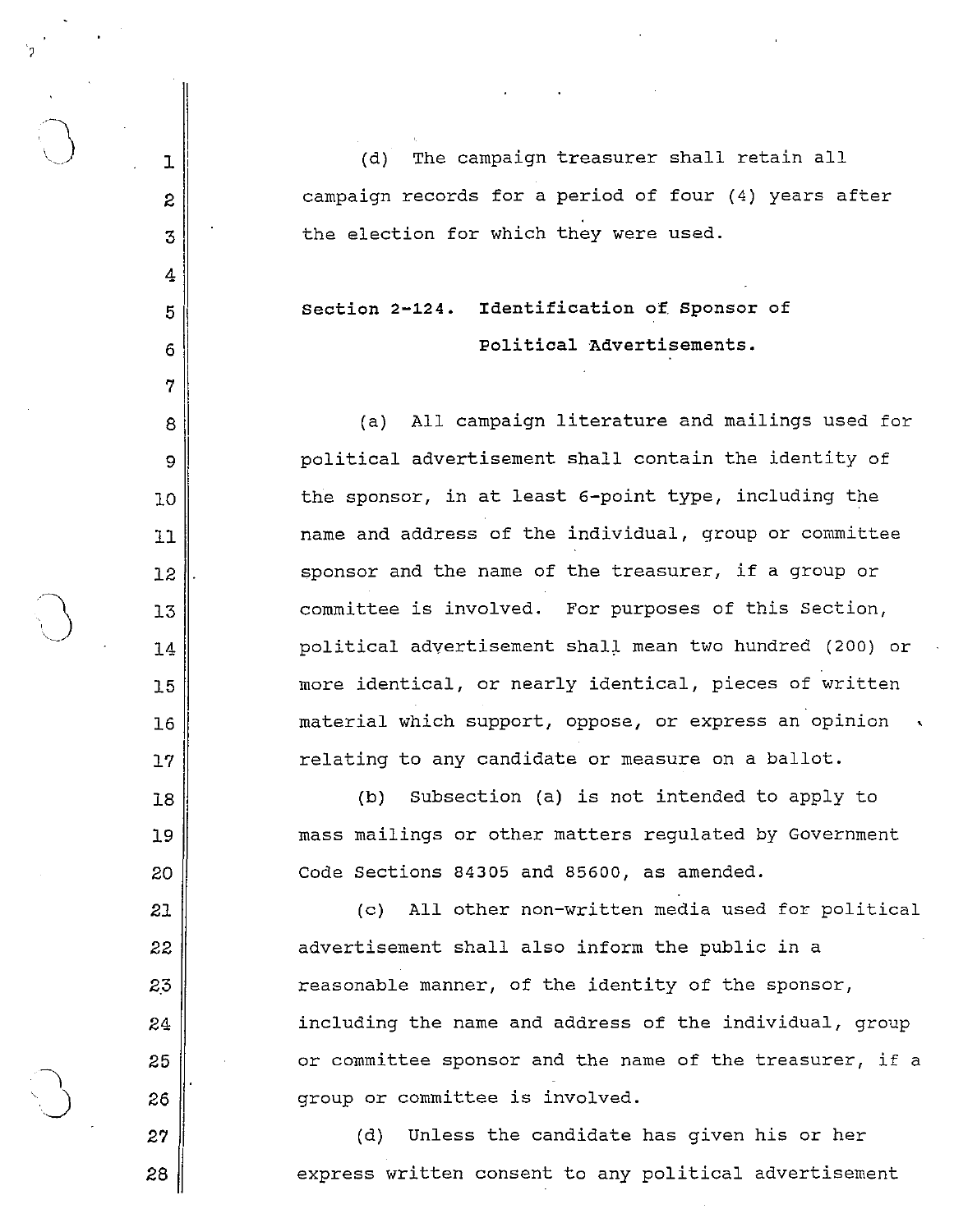described above, such advertisement shall contain, in prominent location or in a manner which will inform the public, the following admonition: "This political advertisement was made without the authorization of  $[$ th $\epsilon$ candidate's name.)."

section 2-125. Violations and Penalties.

1

2

3

4

5

6

7

8

9

,10

11

12

13

14

15

16

17

18

19

20

21

22

2,3

24

25

26

27

28

(a) Any person who violates a provision of this Article shall be guilty of an infraction, punishable pursuant to sections 1-10 through 1-10.4 of this Code; provided that such person shall be guilty of a misdemeanor if he or she has been convicted of three  $o$ r more violations of this Article within the twelve  $(12)$ month period immediately preceding the violation and such prior convictions are admitted by the defendant or alleged in the accusatory pleading. For.this purpose, c bail forfeiture shall be deemed to be a conviction of the offense charged.

(b) Any person who knowingly or intentionally violates a provision of this Article, shall be guilty oj a misdemeanor, punishabie pursuant to sections 1-10 through 1-10.4 of this Code; provided that a minimum fine of five hundred dollars (\$500.00) shall be imposed

(c) For purposes of this section, a plea of guilty or no contest shall be deemed a conviction.

(d) If, after election, a candidate is convicte. of knowingly or intentionally violating any provision of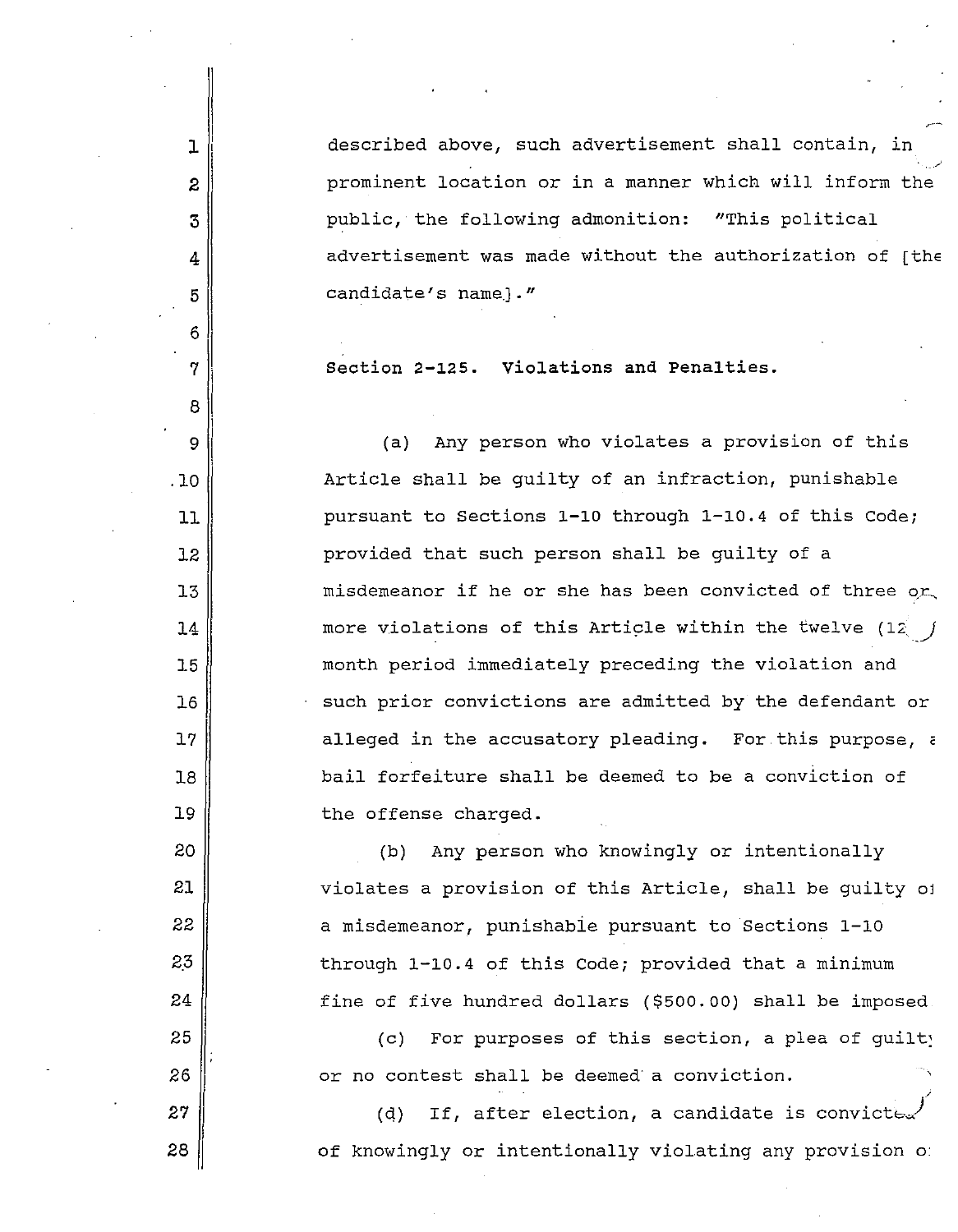$1~$  ........ this Article, that candidate's election to office shall  $2 \parallel$  be void and such office shall immediately become vacant. 3 In such event, the vacancy shall be filled in accordance  $4$   $\parallel$  with the City Charter. If the candidate is convicted of 5 a knowing or intentional violation of any of the  $6$  provisions of this Article, at any time prior to 7 election, his or her candidacy shall be terminated 8 immediately, and he or she shall no longer be eligible  $9 \parallel$  for office in that election, unless the court at the 10 I time of sentencing specifically determines, in the 11 interest of justice, this provision should not be 12 applicable.

(e) In addition to subsections (b) and (d) above, no person convicted of knowingly or intentionally 15 violating a provision of this Article shall be qualified  $16$   $\parallel$  to be a candidate for elective City office for a period. 17 || cf four (4) years following the date of conviction, 18 unless the court at the time of sentencing specifically 19 determines, in the interest of justice, this provision 20 || Should not be applicable.

22 section **2-126.** Enforcement.

, '

~1 13

21

2.3

 $\bigcup$  14

24 (a) The City Attorney may institute an 25 investigation regarding an alleged violation of this  $26$   $\parallel$  26 Article. If based only on admissible evidence, it is 27 | determined, by the City Attorney, such investigation 28 || warrants further action, the City Attorney shall appoint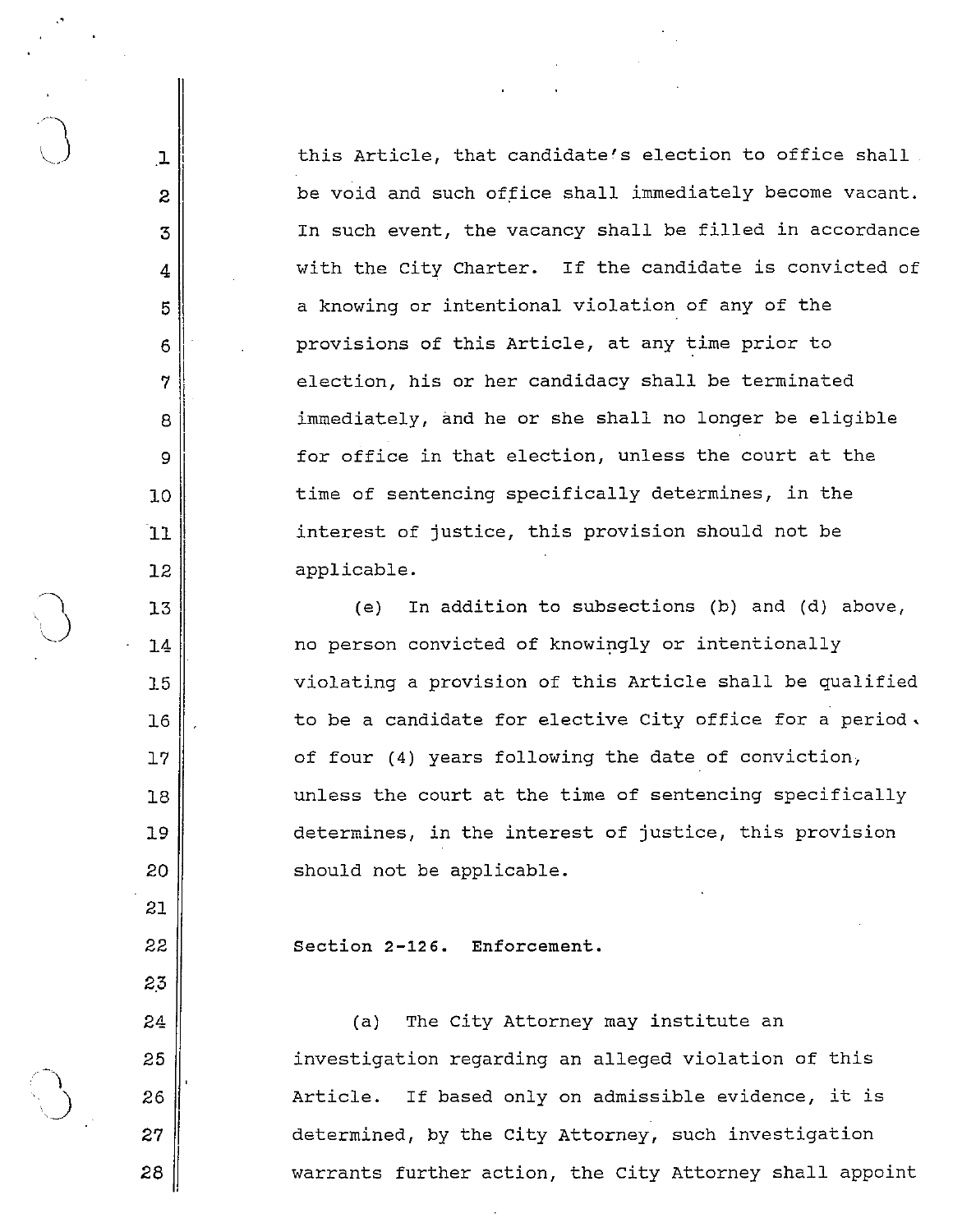a special prosecutor to further pursue enforcement of .J sections 2-117 through 2-124. The remaining sections of this Article may be enforced through regular means.

1

2

3

4

5

61

91

10

11

12

13

14

15

16

17

18

19

20

21

22

2,3

24

25

26

27

28

 $\eta \parallel$ j 81

(b) Upon receipt of a written complaint, from a resident of Culver City, which shall include a statement of the grounds for the belief a violation of this Article has occurred, the city Attorney shall review the complaint and determine whether it requires further action. The city Attorney's written determination shall be made within fifteen (15) days after receipt of the written complaint. If based only on admissible evidence, it is determined such complaint or investigation warrants further action, the City Attorney shall appoint a special prosecutor to further pursue enforcement of sections 2-117 through 2-124. The remaining 'sections of this Article may be enforced through regular means. J ,

(c) The City Attorney,' after consultation with the chief Administrative Officer, shall have the authority to withdraw the appointment of a special prosecutor at any time when he or she determines it is in the best interest of the city.

(d) If a person filed a complaint with the City Attorney and received a written determination by the City Attorney indicating no further action shall be taken, such person may sue for injunctive relief to enjoin violations or to compel compliance with this Article; provided that, any request for temporary or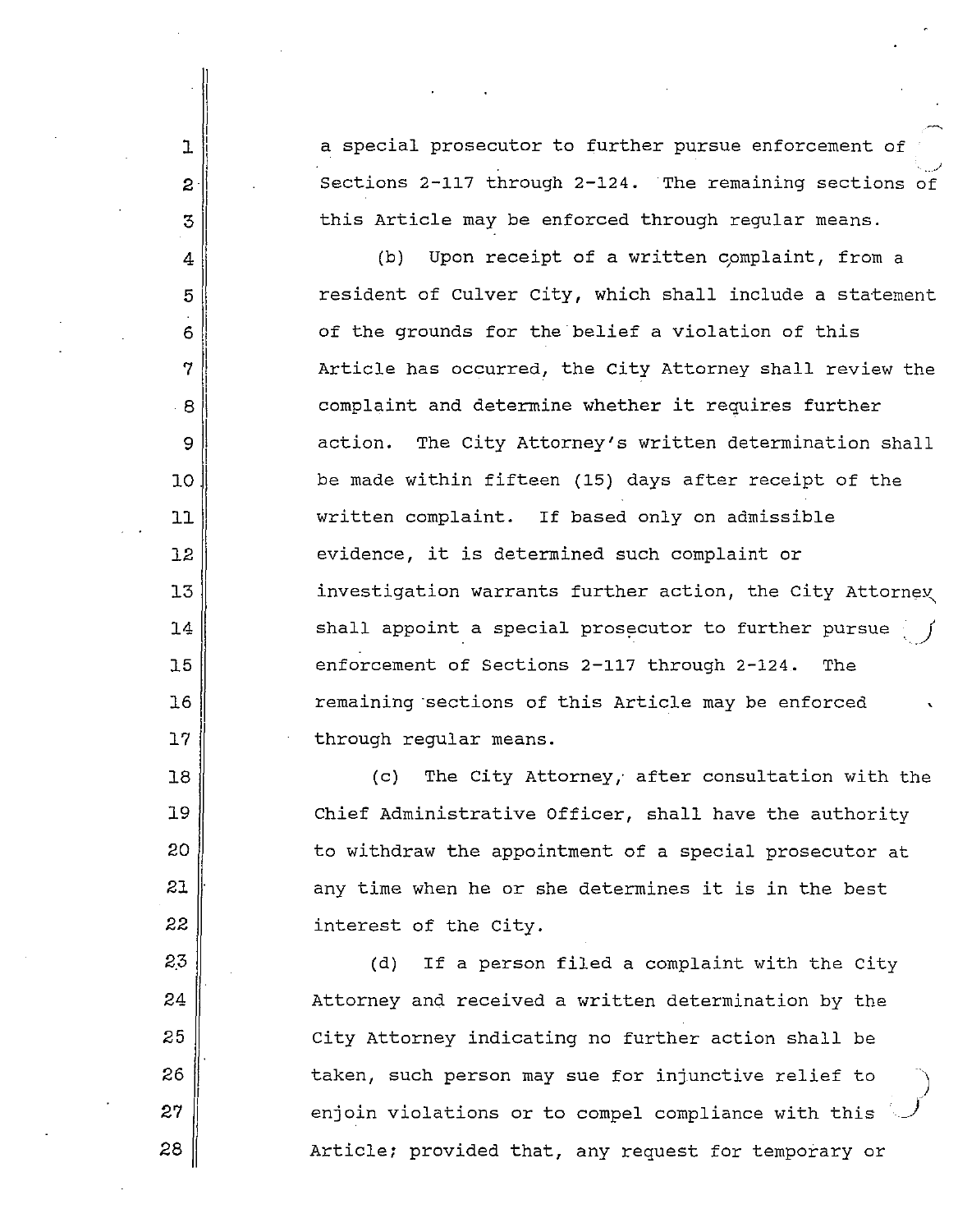preliminary relief may be obtained only upon a showing by a preponderance of evidence, a violation or noncompliance occurred.

(e) Prosecution for violation of this Article must be commenced within two (2) years of the time the alleged violation occurred.

(f) The court may award to the prevailing party the cost of litigation including reasonable attorney's fees and upon conviction of a violation of this Article shall award the city the cost of litigation including reasonable attorney's fees for prosecuting the action.

section 2-127. political Activity of Officers, Employees and Contractors.

(a) No employee or contractor of the City, or person who is seeking employment with the City or a contract with the city, shall conduct any campaign  $\lambda$ activity in support of or opposition to any candidate or ballot measure during the hours which that person:

(1) works or conducts business with or for the city; or

(2) is in any city uniform; or

(3) is on any premises owned or operated by the City; provided that, this subsection shall not prohibit activity conducted at or on a traditional public forum.

26 27

28

 $\mathbf{I}$ 

 $\mathbf{2}$ 

3

4

5

6

 $\gamma$ 

8

9

 $10$ 

 $11$ 

 $12$ 

13

 $74$ 

 $15$ 

 $76$ 

 $17$ 

 $18$ 

19

20

21

22

23

24

25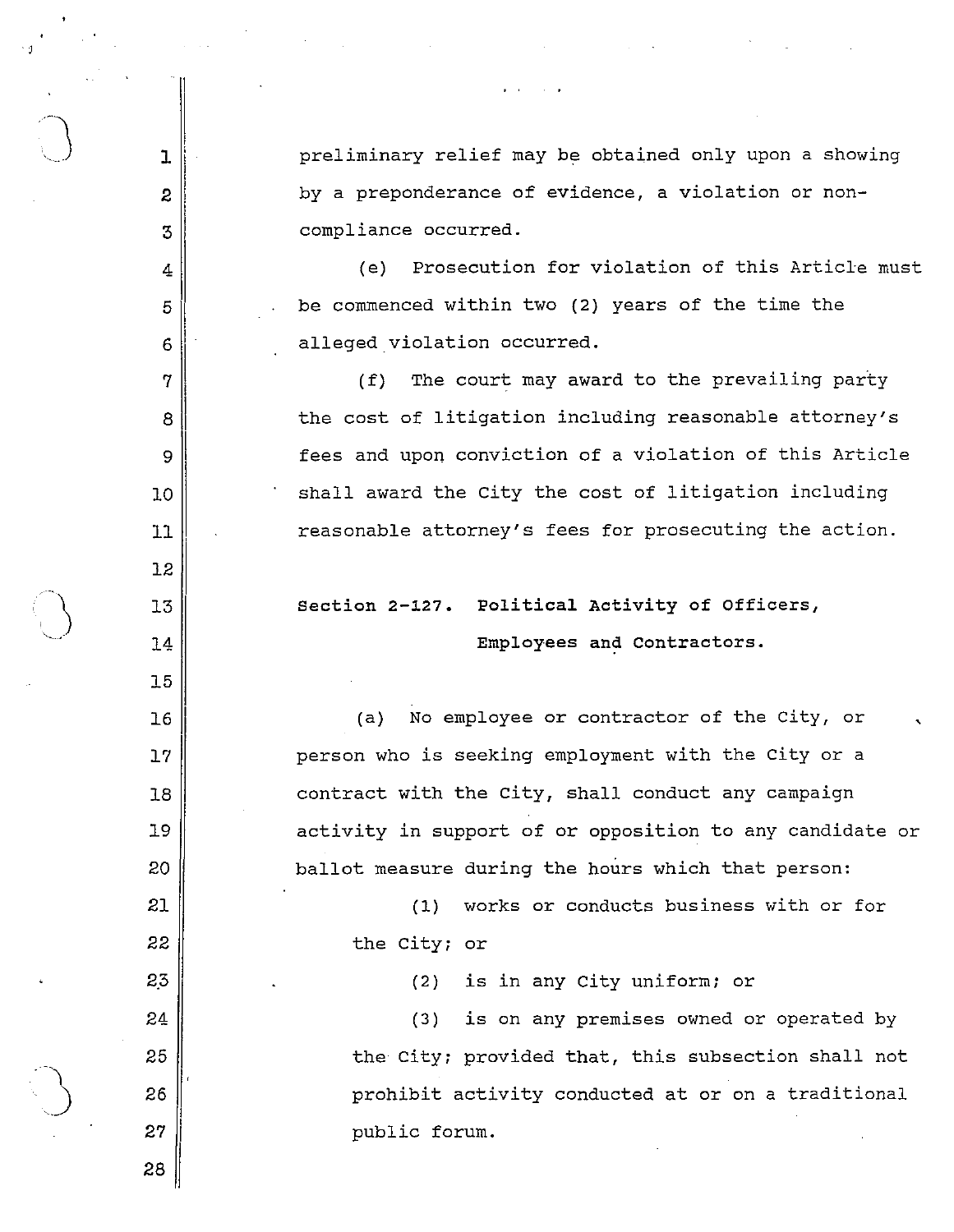This subsection is not intended to apply to City elective or appointive officers.

J.

2

3

4

5

6

7

8

9

10

11

12

13

14

15

16

17

18

19

20

21

22

2,3

24

(b) No officer, employee or contractor of the city shall coerce political action for any city elective office by directly or indirectly, using, promising, threatening or attempting to use any office or authority or influence, whether then possessed or merely anticipated, gained from a position with the city; and

(c) No officer, employee or person on an employee eligible list or contractor of the city shall knowingly solicit political funds, or contributions, to be used for any campaign for a city elective office, from any employee, person on an employee eligible list, or contractor of the City. This subsection does not prohibit an officer, employee, person on an employee eligible list or contractor from communicating through , the mail, or by other means, requests for political funds or contributions to a significant segment of the public, which may include employees, persons on an employee eligible list or contractors of the City.

section 2-128. Political Activity - Ballot Measure on Working Conditions.

25 26 27 No officer or employee of the City shall be prevented from soliciting or receiving political funds or contributions t promote the passage or defeat of a ballot measure which would)  $28$  affect the rate of pay, hours of work, retirement, civil service,